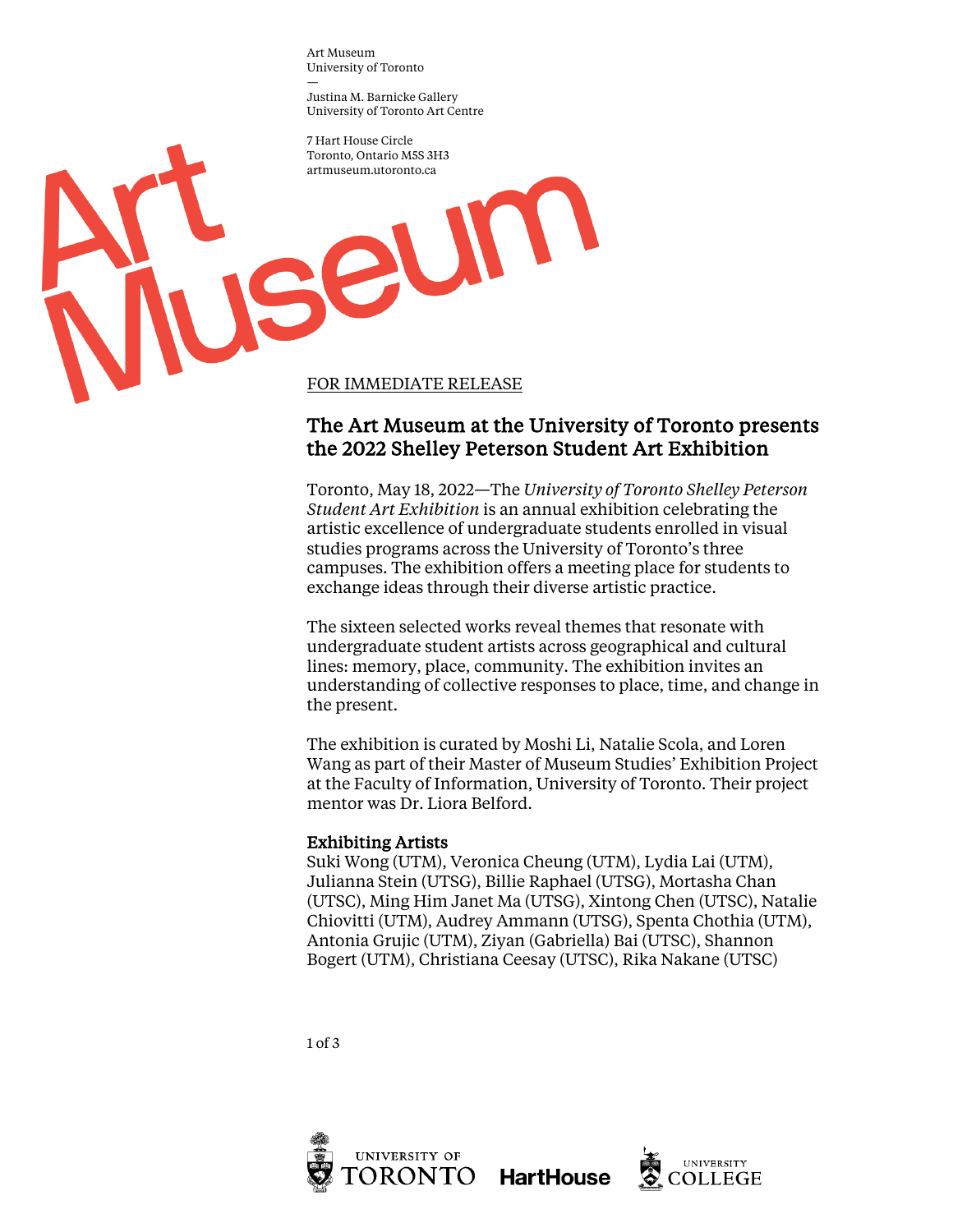Art Museum University of Toronto —

Justina M. Barnicke Gallery University of Toronto Art Centre

### Amongst these artists, Ming Him Janet Ma, Christiana Ceesay,

and Xintong Chen were selected for awards by Emily Fitzpatrick, Artistic Director, Trinity Square Video. She states: *"While it is impossible to ignore the challenges, injustice, and loss made tangible during the pandemic, this year's cohort of artists have nevertheless produced profound work capturing moments unique to this time with creative observation, tolerance, and perseverance. Congratulations to the curators for their vision and well-considered selection. Congratulations to the three award winners and all the exhibiting artists—it was such a pleasure reviewing your work!"*

View the online exhibition starting Wednesday, May 18, 2022 on Art Museum's website: artmuseum.utoronto.ca/exhibition/2022 university-of-toronto-shelley-peterson-student-art-exhibition/

#### About the Art Museum at the University of Toronto

The Art Museum is one of the largest gallery spaces for visual art exhibitions and programming in Toronto. The Art Museum organizes and presents an intensive year-round program of exhibitions and events that foster—at a local, regional, and international level—innovative research, interdisciplinary scholarship, and knowledge of art and its histories befitting Canada's leading university and the country's largest city.

#### Our Supporters

The Art Museum gratefully acknowledges the support from the Office of the Vice-President & Provost; the University of Toronto Affinity Partner, Manulife; and the University of Toronto Faculty of Information.